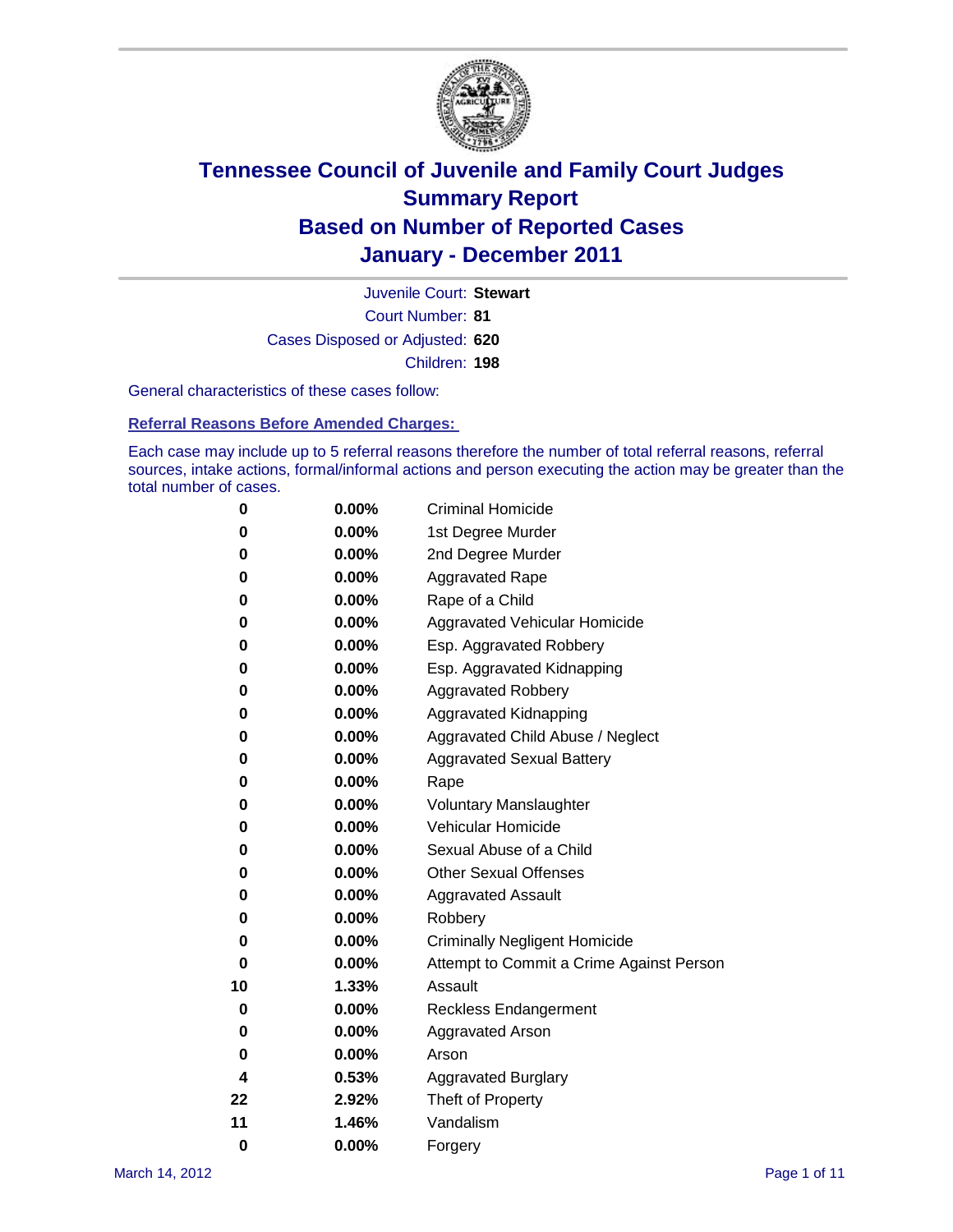

Court Number: **81** Juvenile Court: **Stewart** Cases Disposed or Adjusted: **620**

Children: **198**

### **Referral Reasons Before Amended Charges:**

Each case may include up to 5 referral reasons therefore the number of total referral reasons, referral sources, intake actions, formal/informal actions and person executing the action may be greater than the total number of cases.

| 0  | 0.00% | <b>Worthless Checks</b>                                     |
|----|-------|-------------------------------------------------------------|
| 0  | 0.00% | Illegal Possession / Fraudulent Use of Credit / Debit Cards |
| 5  | 0.66% | <b>Burglary</b>                                             |
| 5  | 0.66% | Unauthorized Use of a Vehicle                               |
| 0  | 0.00% | <b>Cruelty to Animals</b>                                   |
| 0  | 0.00% | Sale of Controlled Substances                               |
| 25 | 3.32% | <b>Other Drug Offenses</b>                                  |
| 0  | 0.00% | Possession of Controlled Substances                         |
| 0  | 0.00% | <b>Criminal Attempt</b>                                     |
| 0  | 0.00% | Carrying Weapons on School Property                         |
| 1  | 0.13% | Unlawful Carrying / Possession of a Weapon                  |
| 0  | 0.00% | <b>Evading Arrest</b>                                       |
| 0  | 0.00% | Escape                                                      |
| 0  | 0.00% | Driving Under Influence (DUI)                               |
| 8  | 1.06% | Possession / Consumption of Alcohol                         |
| 1  | 0.13% | Resisting Stop, Frisk, Halt, Arrest or Search               |
| 0  | 0.00% | <b>Aggravated Criminal Trespass</b>                         |
| 0  | 0.00% | Harassment                                                  |
| 0  | 0.00% | Failure to Appear                                           |
| 7  | 0.93% | Filing a False Police Report                                |
| 1  | 0.13% | Criminal Impersonation                                      |
| 7  | 0.93% | <b>Disorderly Conduct</b>                                   |
| 3  | 0.40% | <b>Criminal Trespass</b>                                    |
| 0  | 0.00% | <b>Public Intoxication</b>                                  |
| 0  | 0.00% | Gambling                                                    |
| 34 | 4.52% | Traffic                                                     |
| 0  | 0.00% | <b>Local Ordinances</b>                                     |
| 0  | 0.00% | Violation of Wildlife Regulations                           |
| 1  | 0.13% | Contempt of Court                                           |
| 15 | 1.99% | Violation of Probation                                      |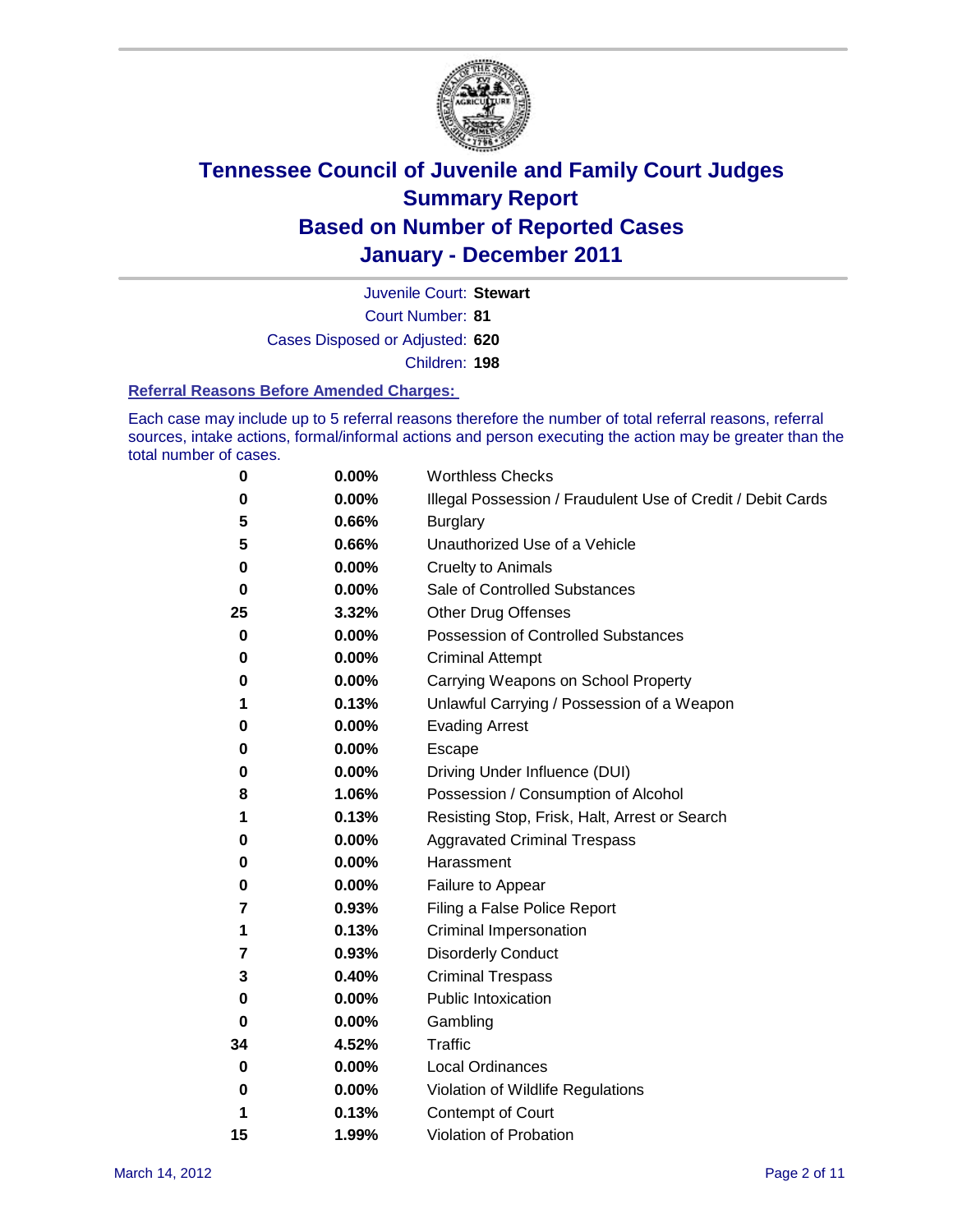

Court Number: **81** Juvenile Court: **Stewart** Cases Disposed or Adjusted: **620** Children: **198**

#### **Referral Reasons Before Amended Charges:**

Each case may include up to 5 referral reasons therefore the number of total referral reasons, referral sources, intake actions, formal/informal actions and person executing the action may be greater than the total number of cases.

| 0           | 0.00%    | Violation of Aftercare                 |
|-------------|----------|----------------------------------------|
| 4           | 0.53%    | <b>Unruly Behavior</b>                 |
| 11          | 1.46%    | Truancy                                |
| $\bf{0}$    | $0.00\%$ | In-State Runaway                       |
| 0           | 0.00%    | Out-of-State Runaway                   |
| $\mathbf 2$ | 0.27%    | Possession of Tobacco Products         |
| $\mathbf 2$ | 0.27%    | Violation of a Valid Court Order       |
| $\mathbf 2$ | 0.27%    | <b>Violation of Curfew</b>             |
| 4           | 0.53%    | Sexually Abused Child                  |
| 3           | 0.40%    | <b>Physically Abused Child</b>         |
| 112         | 14.87%   | Dependency / Neglect                   |
| 0           | 0.00%    | Termination of Parental Rights         |
| 0           | 0.00%    | <b>Violation of Pretrial Diversion</b> |
|             | 0.13%    | Violation of Informal Adjustment       |
| 106         | 14.08%   | <b>Judicial Review</b>                 |
| 242         | 32.14%   | <b>Administrative Review</b>           |
| 1           | 0.13%    | <b>Foster Care Review</b>              |
| 42          | 5.58%    | Custody                                |
| 21          | 2.79%    | Visitation                             |
| 16          | 2.12%    | Paternity / Legitimation               |
| 18          | 2.39%    | <b>Child Support</b>                   |
| 0           | 0.00%    | <b>Request for Medical Treatment</b>   |
| 0           | 0.00%    | <b>Consent to Marry</b>                |
| 6           | 0.80%    | Other                                  |
| 753         | 100.00%  | <b>Total Referrals</b>                 |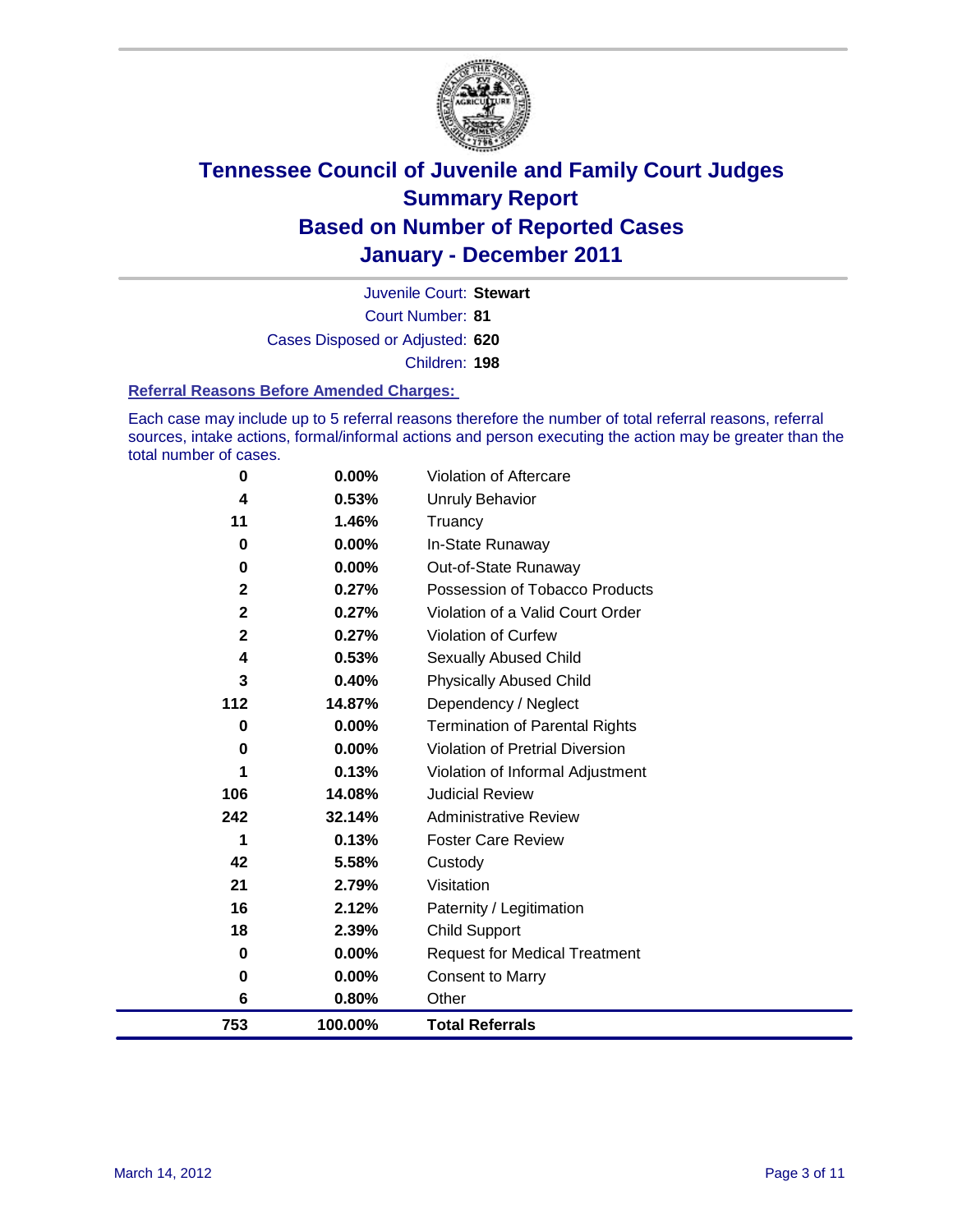

|                                 | Juvenile Court: Stewart |                                   |  |  |  |
|---------------------------------|-------------------------|-----------------------------------|--|--|--|
|                                 | Court Number: 81        |                                   |  |  |  |
| Cases Disposed or Adjusted: 620 |                         |                                   |  |  |  |
|                                 |                         | Children: 198                     |  |  |  |
| <b>Referral Sources: 1</b>      |                         |                                   |  |  |  |
| 140                             | 18.59%                  | Law Enforcement                   |  |  |  |
| 80                              | 10.62%                  | Parents                           |  |  |  |
| 10                              | 1.33%                   | <b>Relatives</b>                  |  |  |  |
| 9                               | 1.20%                   | Self                              |  |  |  |
| $12 \,$                         | 1.59%                   | School                            |  |  |  |
| 0                               | $0.00\%$                | <b>CSA</b>                        |  |  |  |
| 127                             | 16.87%                  | <b>DCS</b>                        |  |  |  |
| 0                               | 0.00%                   | <b>Other State Department</b>     |  |  |  |
| 0                               | 0.00%                   | <b>District Attorney's Office</b> |  |  |  |
| 320                             | 42.50%                  | <b>Court Staff</b>                |  |  |  |
| 0                               | $0.00\%$                | Social Agency                     |  |  |  |
| 1                               | 0.13%                   | <b>Other Court</b>                |  |  |  |
| 14                              | 1.86%                   | Victim                            |  |  |  |
| 37                              | 4.91%                   | Child & Parent                    |  |  |  |
| 0                               | 0.00%                   | Hospital                          |  |  |  |
| 0                               | 0.00%                   | Unknown                           |  |  |  |
| 3                               | 0.40%                   | Other                             |  |  |  |
| 753                             | 100.00%                 | <b>Total Referral Sources</b>     |  |  |  |
|                                 |                         |                                   |  |  |  |

### **Age of Child at Referral: 2**

| 100.00%  | <b>Total Child Count</b> |
|----------|--------------------------|
| $0.00\%$ | Unknown                  |
| 1.01%    | Ages 19 and Over         |
| 24.24%   | Ages 17 through 18       |
| 21.21%   | Ages 15 through 16       |
| 11.62%   | Ages 13 through 14       |
| 8.08%    | Ages 11 through 12       |
| 33.84%   | Ages 10 and Under        |
|          |                          |

<sup>1</sup> If different than number of Referral Reasons (753), verify accuracy of your court's data.

<sup>2</sup> One child could be counted in multiple categories, verify accuracy of your court's data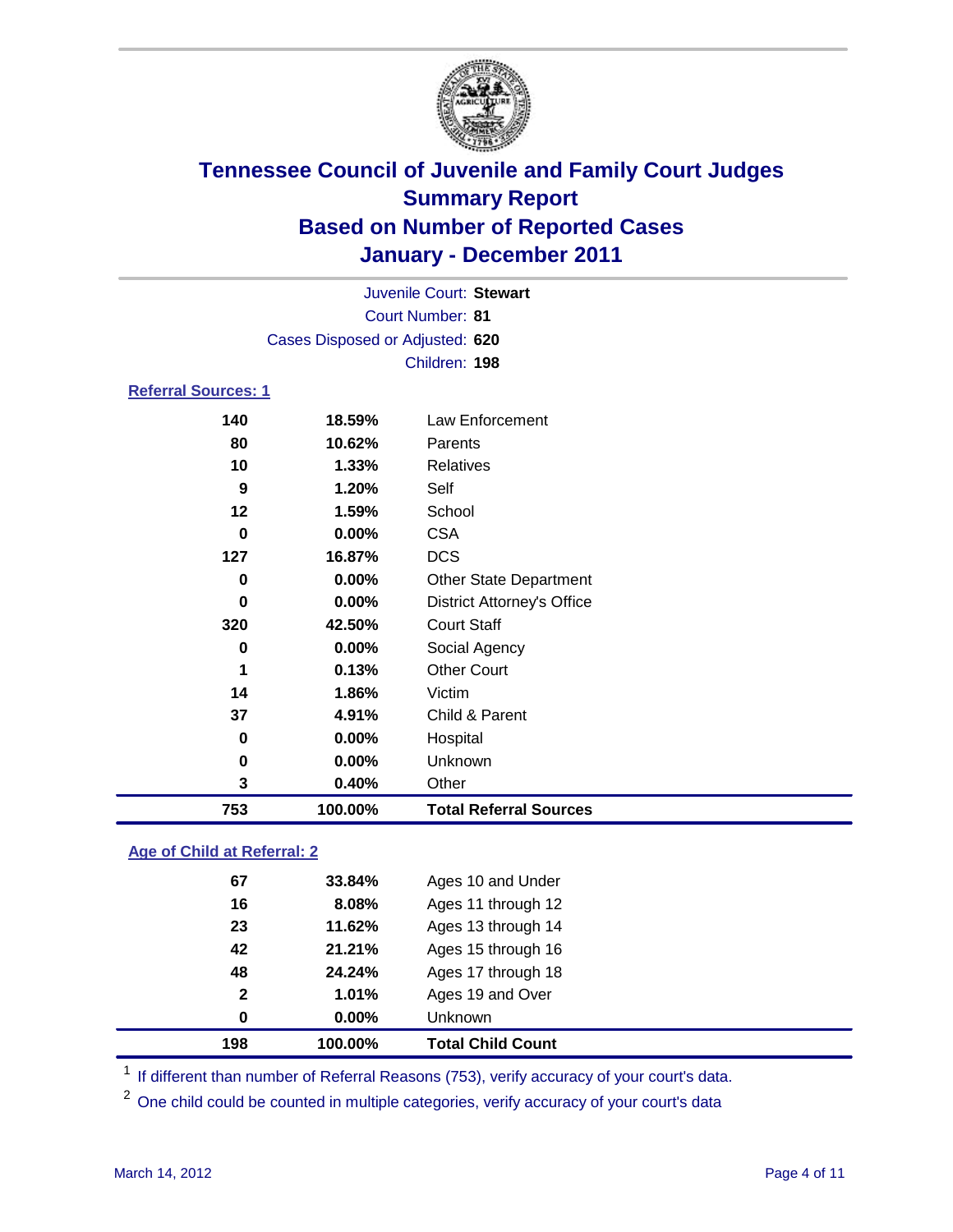

| Juvenile Court: Stewart                 |                                 |                          |  |  |
|-----------------------------------------|---------------------------------|--------------------------|--|--|
| Court Number: 81                        |                                 |                          |  |  |
|                                         | Cases Disposed or Adjusted: 620 |                          |  |  |
|                                         |                                 | Children: 198            |  |  |
| Sex of Child: 1                         |                                 |                          |  |  |
| 118                                     | 59.60%                          | Male                     |  |  |
| 80                                      | 40.40%                          | Female                   |  |  |
| $\mathbf 0$                             | 0.00%                           | Unknown                  |  |  |
| 198                                     | 100.00%                         | <b>Total Child Count</b> |  |  |
| Race of Child: 1                        |                                 |                          |  |  |
| 183                                     | 92.42%                          | White                    |  |  |
| 8                                       | 4.04%                           | African American         |  |  |
| 0                                       | 0.00%                           | Native American          |  |  |
| $\pmb{0}$                               | 0.00%                           | Asian                    |  |  |
| $\overline{7}$                          | 3.54%                           | Mixed                    |  |  |
| $\pmb{0}$                               | 0.00%                           | Unknown                  |  |  |
| 198                                     | 100.00%                         | <b>Total Child Count</b> |  |  |
| <b>Hispanic Origin: 1</b>               |                                 |                          |  |  |
| 3                                       | 1.52%                           | Yes                      |  |  |
| 195                                     | 98.48%                          | <b>No</b>                |  |  |
| $\mathbf 0$                             | 0.00%                           | Unknown                  |  |  |
| 198                                     | 100.00%                         | <b>Total Child Count</b> |  |  |
| <b>School Enrollment of Children: 1</b> |                                 |                          |  |  |
| 172                                     | 86.87%                          | Yes                      |  |  |
| 26                                      | 13.13%                          | No                       |  |  |
| $\mathbf 0$                             | 0.00%                           | Unknown                  |  |  |
| 198                                     | 100.00%                         | <b>Total Child Count</b> |  |  |

One child could be counted in multiple categories, verify accuracy of your court's data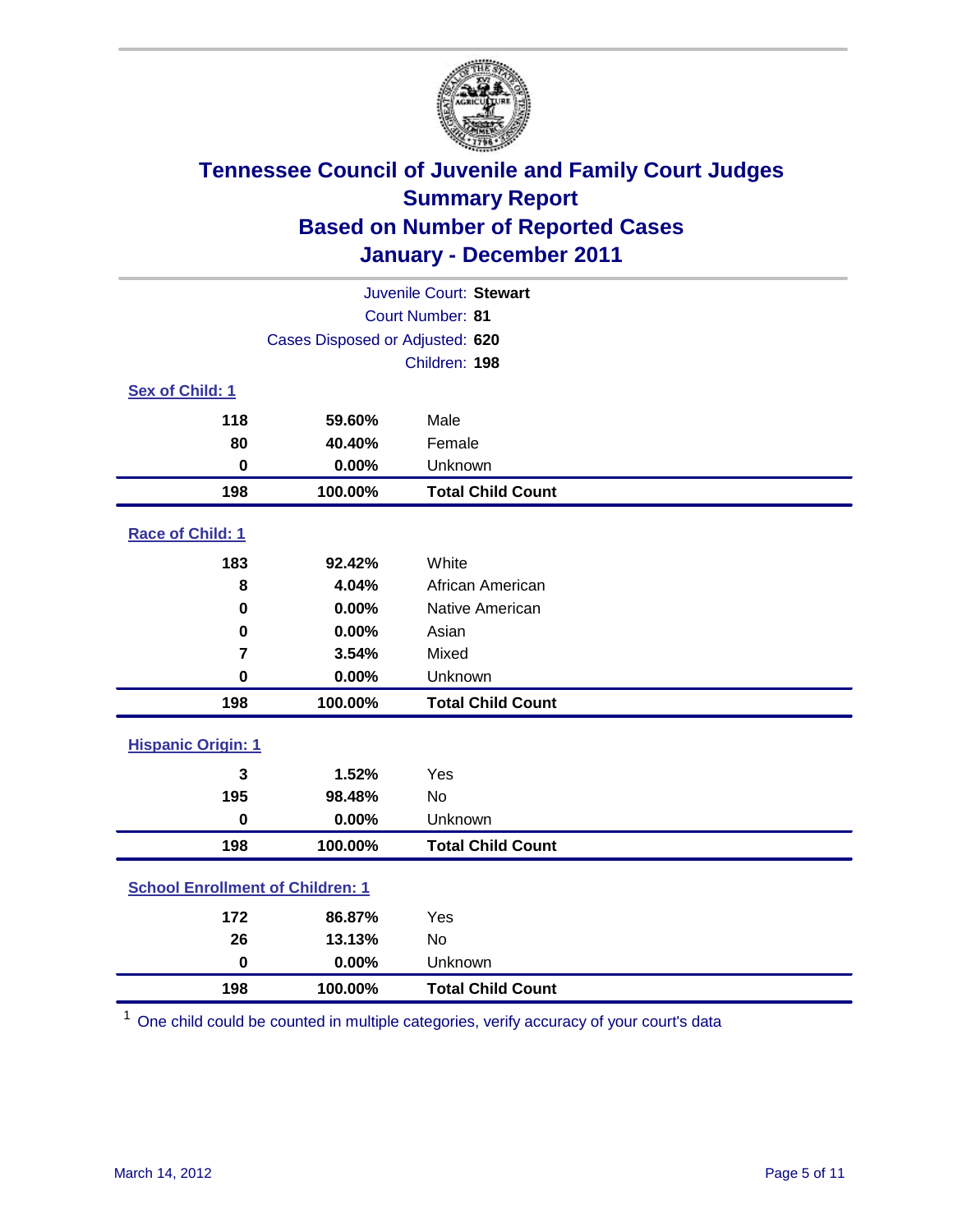

Court Number: **81** Juvenile Court: **Stewart** Cases Disposed or Adjusted: **620** Children: **198**

### **Living Arrangement of Child at Time of Referral: 1**

| 198 | 100.00%  | <b>Total Child Count</b>     |
|-----|----------|------------------------------|
| 0   | 0.00%    | Other                        |
| 0   | 0.00%    | Unknown                      |
| 0   | $0.00\%$ | Independent                  |
| 1   | 0.51%    | In an Institution            |
| 2   | 1.01%    | In a Residential Center      |
| 0   | 0.00%    | In a Group Home              |
| 3   | 1.52%    | With Foster Family           |
| 2   | 1.01%    | With Adoptive Parents        |
| 40  | 20.20%   | <b>With Relatives</b>        |
| 15  | 7.58%    | With Father                  |
| 64  | 32.32%   | With Mother                  |
| 22  | 11.11%   | With Mother and Stepfather   |
| 13  | 6.57%    | With Father and Stepmother   |
| 36  | 18.18%   | With Both Biological Parents |

#### **Type of Detention: 2**

| 620 | 100.00%  | <b>Total Detention Count</b> |  |
|-----|----------|------------------------------|--|
| 0   | 0.00%    | Other                        |  |
| 616 | 99.35%   | Does Not Apply               |  |
| 0   | $0.00\%$ | Unknown                      |  |
| 0   | $0.00\%$ | Psychiatric Hospital         |  |
| 1   | 0.16%    | Jail - No Separation         |  |
| 0   | $0.00\%$ | Jail - Partial Separation    |  |
| 0   | 0.00%    | Jail - Complete Separation   |  |
| 3   | 0.48%    | Juvenile Detention Facility  |  |
| 0   | $0.00\%$ | Non-Secure Placement         |  |
|     |          |                              |  |

<sup>1</sup> One child could be counted in multiple categories, verify accuracy of your court's data

<sup>2</sup> If different than number of Cases (620) verify accuracy of your court's data.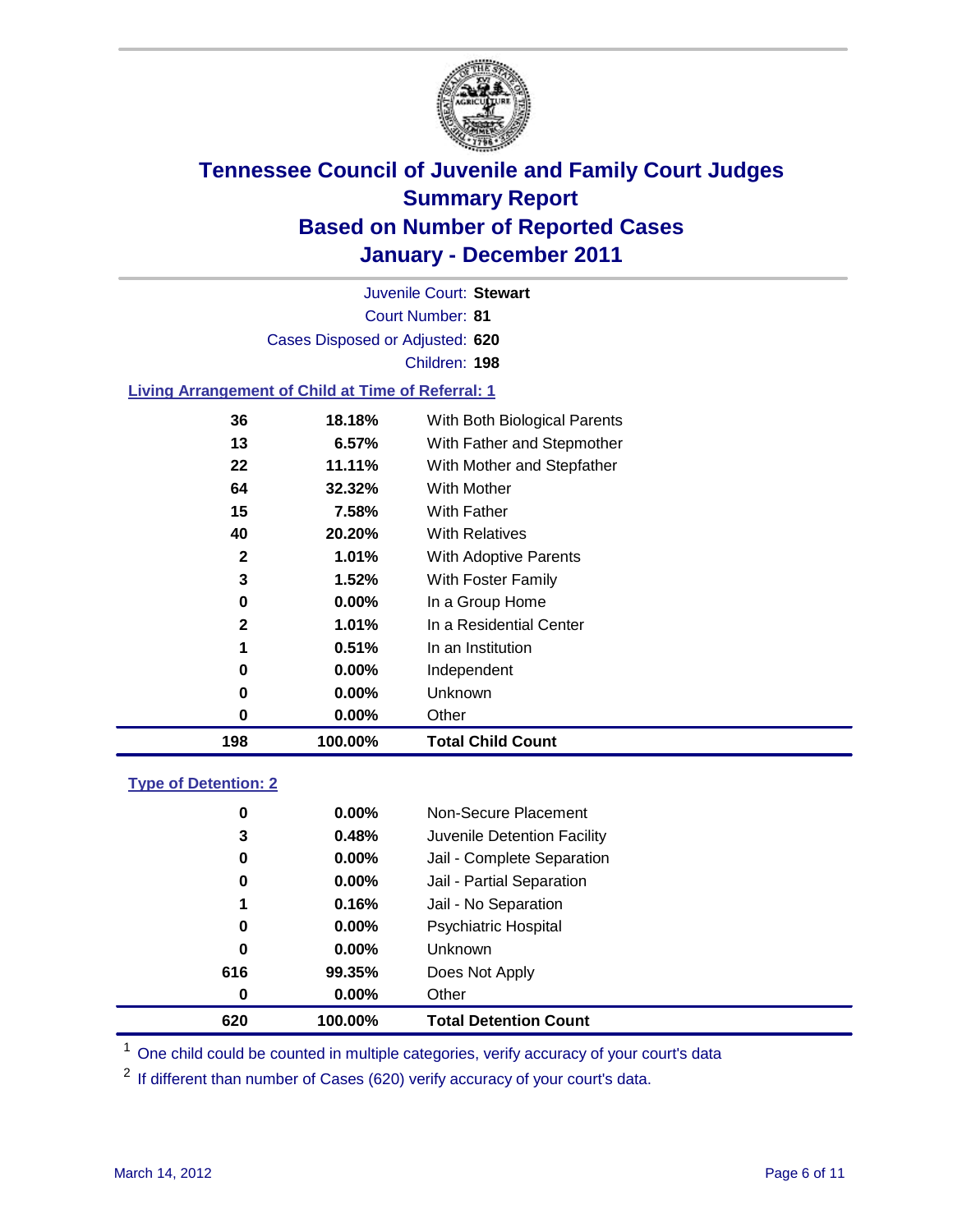

|                          | Juvenile Court: Stewart                            |                                      |  |  |  |  |  |
|--------------------------|----------------------------------------------------|--------------------------------------|--|--|--|--|--|
|                          | Court Number: 81                                   |                                      |  |  |  |  |  |
|                          | Cases Disposed or Adjusted: 620                    |                                      |  |  |  |  |  |
|                          | Children: 198                                      |                                      |  |  |  |  |  |
|                          | <b>Placement After Secure Detention Hearing: 1</b> |                                      |  |  |  |  |  |
| 1                        | 0.16%                                              | Returned to Prior Living Arrangement |  |  |  |  |  |
| $\mathbf{2}$             | 0.32%                                              | Juvenile Detention Facility          |  |  |  |  |  |
| $\mathbf 0$              | 0.00%                                              | Jail                                 |  |  |  |  |  |
| $\bf{0}$                 | 0.00%                                              | Shelter / Group Home                 |  |  |  |  |  |
| $\mathbf 2$              | 0.32%                                              | <b>Foster Family Home</b>            |  |  |  |  |  |
| $\bf{0}$                 | 0.00%                                              | <b>Psychiatric Hospital</b>          |  |  |  |  |  |
| 0                        | 0.00%                                              | Unknown                              |  |  |  |  |  |
| 615                      | 99.19%                                             | Does Not Apply                       |  |  |  |  |  |
| $\mathbf 0$              | 0.00%                                              | Other                                |  |  |  |  |  |
| 620                      | 100.00%                                            | <b>Total Placement Count</b>         |  |  |  |  |  |
| <b>Intake Actions: 2</b> |                                                    |                                      |  |  |  |  |  |
|                          |                                                    |                                      |  |  |  |  |  |
| 342                      | 45.42%                                             | <b>Petition Filed</b>                |  |  |  |  |  |
| 47                       | 6.24%                                              | <b>Motion Filed</b>                  |  |  |  |  |  |
| 35                       | 4.65%                                              | <b>Citation Processed</b>            |  |  |  |  |  |
| 1                        | 0.13%                                              | Notification of Paternity Processed  |  |  |  |  |  |
| 77                       | 10.23%                                             | Scheduling of Judicial Review        |  |  |  |  |  |
| 245                      | 32.54%                                             | Scheduling of Administrative Review  |  |  |  |  |  |
| 0                        | 0.00%                                              | Scheduling of Foster Care Review     |  |  |  |  |  |
| 0                        | 0.00%                                              | Unknown                              |  |  |  |  |  |
| 3                        | 0.40%                                              | Does Not Apply                       |  |  |  |  |  |
| 3                        | 0.40%                                              | Other                                |  |  |  |  |  |
| 753                      | 100.00%                                            | <b>Total Intake Count</b>            |  |  |  |  |  |

<sup>1</sup> If different than number of Cases (620) verify accuracy of your court's data.

<sup>2</sup> If different than number of Referral Reasons (753), verify accuracy of your court's data.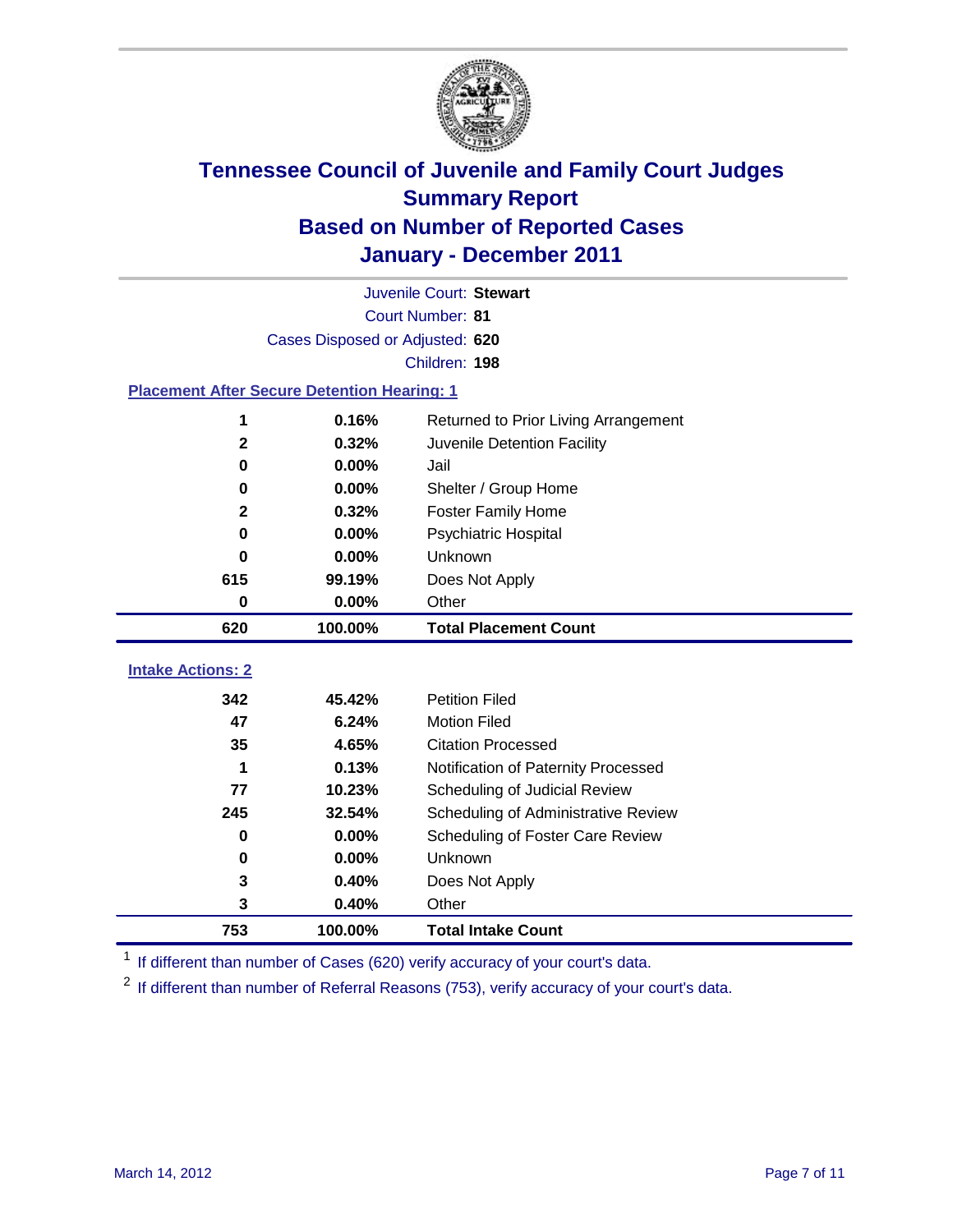

Court Number: **81** Juvenile Court: **Stewart** Cases Disposed or Adjusted: **620** Children: **198**

### **Last Grade Completed by Child: 1**

| 30<br>8        | 15.15%<br>4.04% | Too Young for School<br>Preschool |
|----------------|-----------------|-----------------------------------|
| 4              | 2.02%           |                                   |
|                |                 | Kindergarten                      |
| 11             | 5.56%           | 1st Grade                         |
| 5              | 2.53%           | 2nd Grade                         |
| 5              | 2.53%           | 3rd Grade                         |
| 5              | 2.53%           | 4th Grade                         |
| $6\phantom{1}$ | 3.03%           | 5th Grade                         |
| 11             | 5.56%           | 6th Grade                         |
| 12             | 6.06%           | 7th Grade                         |
| 16             | 8.08%           | 8th Grade                         |
| 23             | 11.62%          | 9th Grade                         |
| 33             | 16.67%          | 10th Grade                        |
| 26             | 13.13%          | 11th Grade                        |
| $\mathbf 0$    | 0.00%           | 12th Grade                        |
| $\mathbf 0$    | 0.00%           | Non-Graded Special Ed             |
| 1              | 0.51%           | <b>GED</b>                        |
| 1              | 0.51%           | Graduated                         |
| $\mathbf 0$    | 0.00%           | Never Attended School             |
| 1              | 0.51%           | Unknown                           |
| 0              | $0.00\%$        | Other                             |
| 198            | 100.00%         | <b>Total Child Count</b>          |

| <b>Enrolled in Special Education: 1</b> |  |
|-----------------------------------------|--|
|-----------------------------------------|--|

| 198 | 100.00% | <b>Total Child Count</b> |
|-----|---------|--------------------------|
|     | 0.51%   | <b>Unknown</b>           |
| 159 | 80.30%  | No                       |
| 38  | 19.19%  | Yes                      |
|     |         |                          |

One child could be counted in multiple categories, verify accuracy of your court's data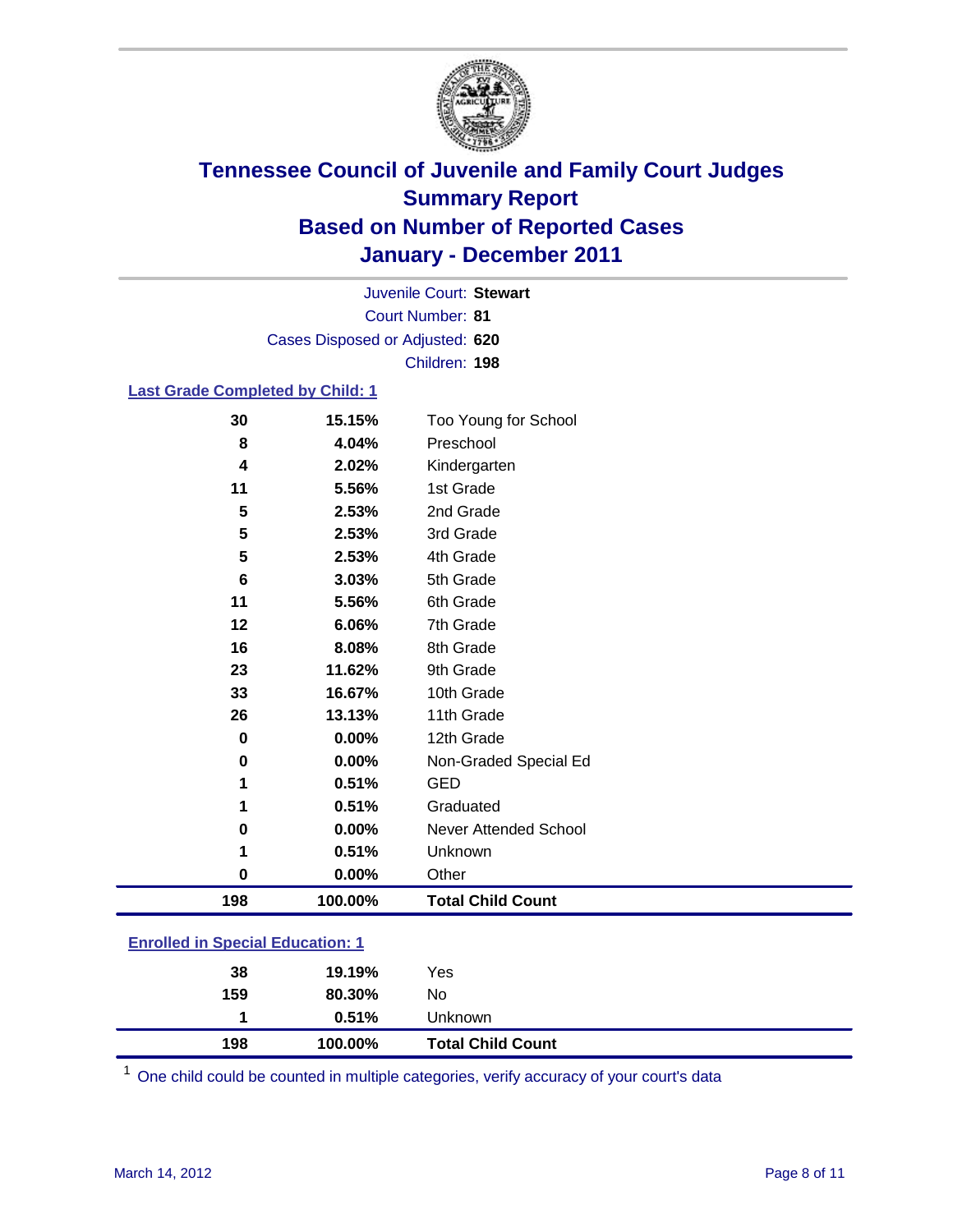

|                              |                                 | Juvenile Court: Stewart   |
|------------------------------|---------------------------------|---------------------------|
|                              |                                 | Court Number: 81          |
|                              | Cases Disposed or Adjusted: 620 |                           |
|                              |                                 | Children: 198             |
| <b>Action Executed By: 1</b> |                                 |                           |
| 468                          | 62.15%                          | Judge                     |
| 1                            | 0.13%                           | Magistrate                |
| 284                          | 37.72%                          | <b>YSO</b>                |
| 0                            | 0.00%                           | Other                     |
| 0                            | 0.00%                           | Unknown                   |
| 753                          | 100.00%                         | <b>Total Action Count</b> |

### **Formal / Informal Actions: 1**

| 22           | 2.92%    | Dismissed                                        |
|--------------|----------|--------------------------------------------------|
| 6            | 0.80%    | Retired / Nolle Prosequi                         |
| 50           | 6.64%    | <b>Complaint Substantiated Delinquent</b>        |
| 10           | 1.33%    | <b>Complaint Substantiated Status Offender</b>   |
| 5            | 0.66%    | <b>Complaint Substantiated Dependent/Neglect</b> |
| $\mathbf{2}$ | 0.27%    | <b>Complaint Substantiated Abused</b>            |
| $\bf{0}$     | $0.00\%$ | <b>Complaint Substantiated Mentally III</b>      |
| 50           | 6.64%    | Informal Adjustment                              |
| 0            | $0.00\%$ | <b>Pretrial Diversion</b>                        |
| $\mathbf{2}$ | 0.27%    | <b>Transfer to Adult Court Hearing</b>           |
| 0            | $0.00\%$ | Charges Cleared by Transfer to Adult Court       |
| 369          | 49.00%   | Special Proceeding                               |
| 74           | 9.83%    | <b>Review Concluded</b>                          |
| 163          | 21.65%   | Case Held Open                                   |
| 0            | $0.00\%$ | Other                                            |
| 0            | $0.00\%$ | Unknown                                          |
| 753          | 100.00%  | <b>Total Action Count</b>                        |

<sup>1</sup> If different than number of Referral Reasons (753), verify accuracy of your court's data.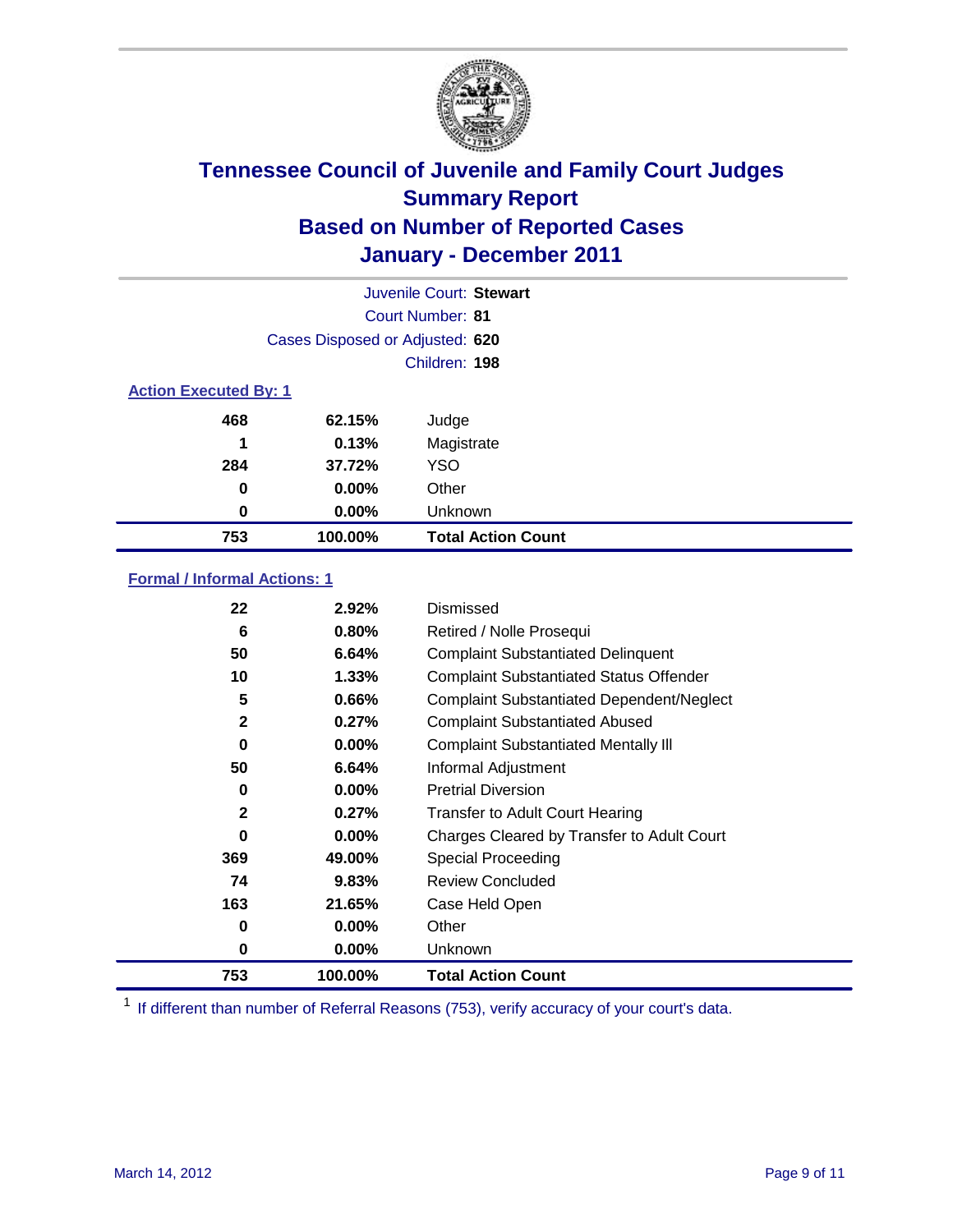

|                       |                                 | Juvenile Court: Stewart                               |
|-----------------------|---------------------------------|-------------------------------------------------------|
|                       |                                 | <b>Court Number: 81</b>                               |
|                       | Cases Disposed or Adjusted: 620 |                                                       |
|                       |                                 | Children: 198                                         |
| <b>Case Outcomes:</b> |                                 | There can be multiple outcomes for one child or case. |
| 21                    | 1.47%                           | <b>Case Dismissed</b>                                 |
| 6                     | 0.42%                           | Case Retired or Nolle Prosequi                        |
| 275                   | 19.31%                          | Warned / Counseled                                    |
| 391                   | 27.46%                          | <b>Held Open For Review</b>                           |
| 57                    | 4.00%                           | Supervision / Probation to Juvenile Court             |
| 1                     | 0.07%                           | <b>Probation to Parents</b>                           |
| 0                     | 0.00%                           | Referral to Another Entity for Supervision / Service  |
| 26                    | 1.83%                           | Referred for Mental Health Counseling                 |
| 8                     | 0.56%                           | Referred for Alcohol and Drug Counseling              |
| 0                     | 0.00%                           | <b>Referred to Alternative School</b>                 |
| 0                     | 0.00%                           | Referred to Private Child Agency                      |
| 9                     | 0.63%                           | Referred to Defensive Driving School                  |
| 3                     | 0.21%                           | Referred to Alcohol Safety School                     |
| 8                     | 0.56%                           | Referred to Juvenile Court Education-Based Program    |
| 4                     | 0.28%                           | Driver's License Held Informally                      |
| 0                     | 0.00%                           | <b>Voluntary Placement with DMHMR</b>                 |
| 0                     | 0.00%                           | <b>Private Mental Health Placement</b>                |
| 0                     | 0.00%                           | <b>Private MR Placement</b>                           |
| 0                     | 0.00%                           | Placement with City/County Agency/Facility            |
| 6                     | 0.42%                           | Placement with Relative / Other Individual            |
| 3                     | 0.21%                           | Fine                                                  |
| 34                    | 2.39%                           | <b>Public Service</b>                                 |
| 10                    | 0.70%                           | Restitution                                           |
| 0                     | 0.00%                           | <b>Runaway Returned</b>                               |
| 20                    | 1.40%                           | No Contact Order                                      |
| 3                     | 0.21%                           | Injunction Other than No Contact Order                |
| 0                     | 0.00%                           | <b>House Arrest</b>                                   |
| 0                     | 0.00%                           | <b>Court Defined Curfew</b>                           |
| 34                    | 2.39%                           | Dismissed from Informal Adjustment                    |
| 0                     | 0.00%                           | <b>Dismissed from Pretrial Diversion</b>              |
| 25                    | 1.76%                           | Released from Probation                               |
| 1                     | 0.07%                           | <b>Transferred to Adult Court</b>                     |
| 0                     | $0.00\%$                        | <b>DMHMR Involuntary Commitment</b>                   |